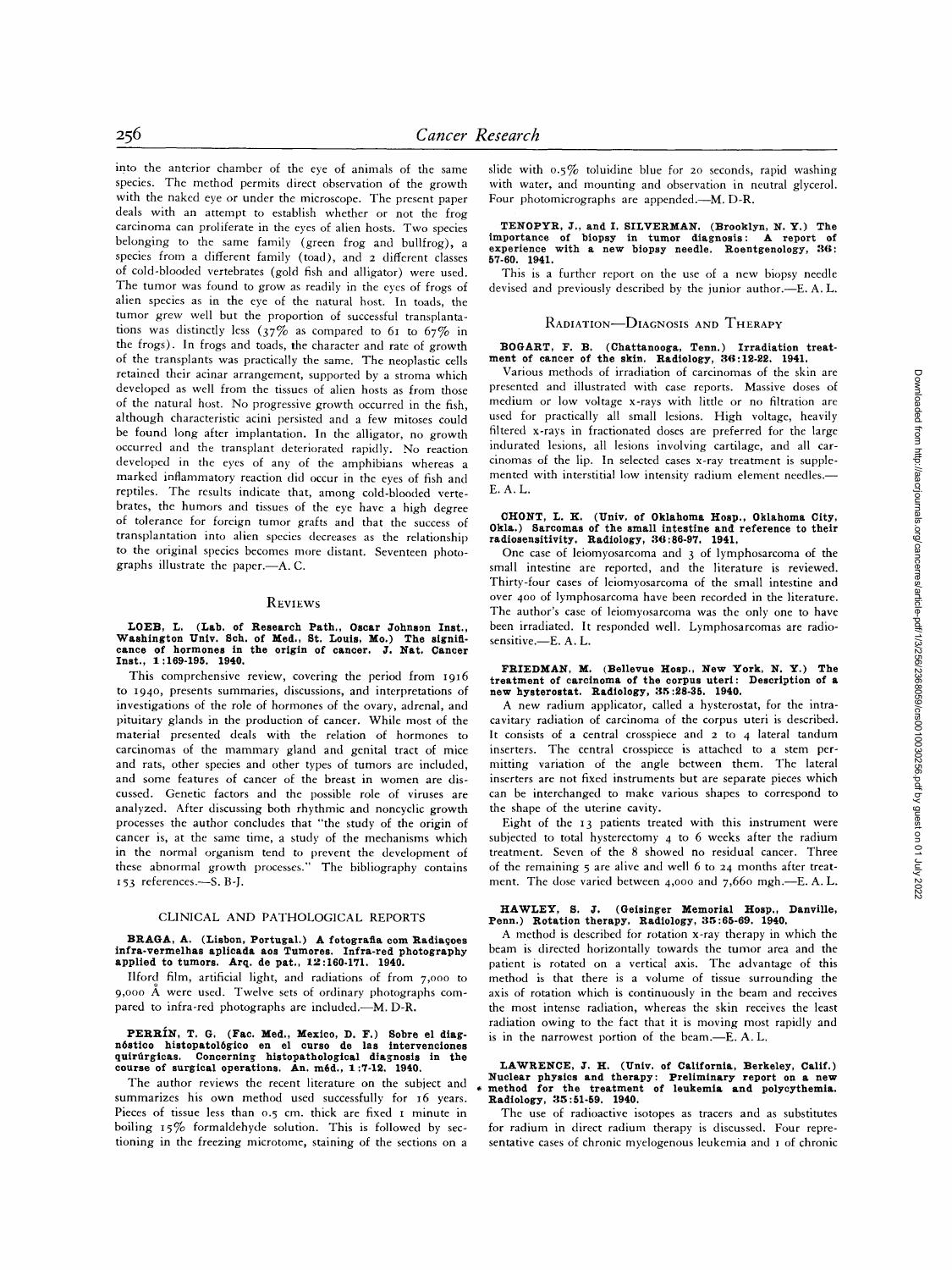lymphatic leukemia treated orally with radiophosphorus in the form of sodium phosphate are reported. The responses were similar to those usually following x-ray or radium therapy. To avoid a cathartic effect the total dose of sodium phosphate was kept below 3 gm. The dosage of radiophosphorus has been determined by experimentation and is probably too small. No patient received more than the equivalent of  $3$  r daily whole body radiation.

Two cases of polycemia vera treated in the same manner are also presented.-E. A. L.

### **MURPHY, ft. T., and C. E. HUFFORD. (Toledo, Ohio.) The use of 200,000 volts in the treatment of advanced superficial cancer. Radiology, 36:23-31. 1941.**

Protracted fractionated x-ray irradiation with high voltage and heavy filtration is offered as a method of treating advanced carcinoma of the skin. Illustrated with case reports.--E.A.L.

#### **0'BRIEN, F. W.** (Boston City Hosp., Boston, Mass.) Radia**tion of cancer of the cervix. Radiology, 35:23-27. 1940.**

A series of  $289$  patients seen from 1923 to 1935 inclusive is presented. Twenty-seven of the cases were judged unsuitable for any radiation therapy. Thirty-five per cent of the remaining  $262$  were in stages 1 and 2 and  $65\%$  in stages 3 and 4.

The development of radium therapy in the early years of the series is discussed. In 1930 x-ray therapy was instituted and has been used since then in conjunction with radium. In 1933 a follow-up clinic was established, and it has been possible to follow 28 patients for 5 or more years. There was a 5 year survival in 7 cases. Six of the 7 died with disease in the 6th year and I remained free of demonstrable disease.

The need for increasing the radiation dose to the parametria is emphasized.-E. A. L.

## **ROSH, R. (Bellevue Hosp., New York, N. Y.) Factors influencing the prognosis in the treatment of carcinoma of the cervix. Radiology, 35:17-22. 1940.**

This is an analysis and discussion of the problems and complications encountered in treatment of carcinoma of the cervix. From I925 to I939, inclusive, 795 patients were seen. Until the last 4 or 5 years no case could be classed as stage I, the greater number being in stage IV. Two hundred sixty-one were transferred elsewhere for custodial care; 303 were given the complete course of treatment.

Successful treatment depends upon the general condition of the patient, stage of disease, quality of irradiation, continuity of treatment and individual response. Complications may arise in the skin from slow vascular changes; in the urinary tract from extension of the disease causing ureteral obstruction; in the rectum from small ulcerations; in the vagina from fistulae; and may arise from local extension of the disease causing intractable pain.-E. A. L.

### WIGBY, P. E., and M. COHEN. (Parkland Hosp., Dallas, **Texas.) Radiation therapy of carcinoma of the skin: An analysis of 83 lesions in 70 patients. Radiology, 35:70-78. 1940.**

The paper presents methods of irradiating carcinoma of the skin previously reported by others and discusses the methods used by the authors. Superficial basal cell lesions should receive between 4,000 r and 5,000 r low voltage therapy. Daily doses between 60o r and I,OOO r are given. For the larger and thicker basal cell tumors and for squamous cell carcinomas, various combinations of medium and high voltage therapy are used. The total dose is between 5,500 r and 6,ooo r, and about 200 r are given daily.--E. A. L.

#### SKIN AND SUBCUTANEOUS TISSUES

ESCALONA, E. (National Univ., Mexico, D. F.) Angio**matosis de Lindeau y Von Hippel con adenomas sebaceos**  **sim6tricos tipo Pringle. Angiomatosis of Lindeau and Von Hippel with symmetrical sebaceous adenomas of Pringle's type. Medicina, M6xico, "20:205-209. 1940.** 

Report of 1 case.--- M. D-R.

**MILLAN GUTIERREZ, I. (Dept. Dermatol. General Hosp., Mexico, D. F.) Adenomas sebaceos sim6tricos. Symmetrical sebaceous adenomas. Medicina, M6xico, '20:199-205. 1940.** 

A case belonging to the neuro-ectodermic dysplasias of Von Bogaert, the clinical variety being that of the sclerosis tuberosa of Bourneville Brissaud. Four illustrations are appended.-M. D-R.

#### FEMALE GENITAL TRACT

MASCIOTTRA, R. L., and A. A. DIAZ COLODRERO.<br>(Rivadavia Hosp., Buenos Aires.) El carcinoma de la glándula<br>de Bartholino. Carcinoma of Bartholin's gland. Rev. med.<br>quir. de pat. fem., 14:889-908. 1939.

The extreme rarity of neoplasia in this location contrasting with the frequency of infection is emphasized, only 39 cases having so far been reported (Simendinger, E. A., Surg., Gynec. & Obst., 68:952. 1939). Two cases are described, I of squamous cell carcinoma and the other of adenocarcinoma. No metastases were observed, and the tumors gave the impression of being cysts under pressure. Excision was carried out in both cases and recurrence of the squamous cell tumor occurred shortly after. The paper is illustrated with 14 photomicrographs.--M. D-R.

#### **DIONISI, H. (Maternity Inst., Buenos Aires.) Tumor de la teca interns del ovario. (Fibroma Thecoceilulare xanthomatodes ovarii de LSflter y Priesel.) Tumor of the inner theca of the ovary. Rev. m6d.-quir, de pat. fern., 15:18-49. 1940.**

This is a case of the hormone-secreting tumors first described in 1932 by L6ffler and Priesel (Beitr. z. path. Anat. u. z. allg. Path., 90:199. 1932). It originated in a woman 32 years old showing uterine hemorrhages and hyperplasia of the endometrium of a folliculinic origin. The tumor had the appearance of a fibroma with a tendency to epithelioid transformation. The cells were extremely rich in lipoids as shown by staining reactions and chemical and optical analysis. The paper includes 29 references and 22 pictures of gross and microscopic preparations.--M. D-R.

### **SCHILLER, W., and D. D. X0ZOLL. (Cook County Hosp., Chicago, Ill.) Primary signet-ring cell carcinoma of the ovary--with a case report. Am. J. Obst. & Gynec., 41:70-78. 1941.**

A case thought to be a primary signet ring cell carcinoma of the ovary (Krukenberg tumor) is reported. The status of this type of tumor, whether primary in the ovary, or metastatic from primary intestinal adenocarcinomas, is discussed. Histological characteristics differentiating the Krukenberg tumor from the pseudomucinous cystadenoma are considered.--- A. K.

#### GASTROINTESTINAL TRACT

**COLILLAS, D., and R. L. MASCIOTTRA. (Xivadavia Hosp., Buenos Aires.) Schwannoma del intestino delgado. Schwannoma of the small intestine. Rev. m6d.-quir, de pat. fern., 15:245-250. 1940.** 

The authors summarize the characteristics whereby gastric schwannomas are recognized according to the recent work of Masson, Gosset, Roussy, etc. The are: (a) presence of whorls of fusiform pseudo-connective tissue cells showing anastomoses; (b) presence of cylinders of cells by isolation of some nodules of the whorls; (c) formation of palisades; and (d) microcystic degeneration of the cells. The tumors are slow-growing, benign, and do not affect the general condition of the patient. All of these clinical and histopathological traits were found in the reported case which would be the first example of a jejunum